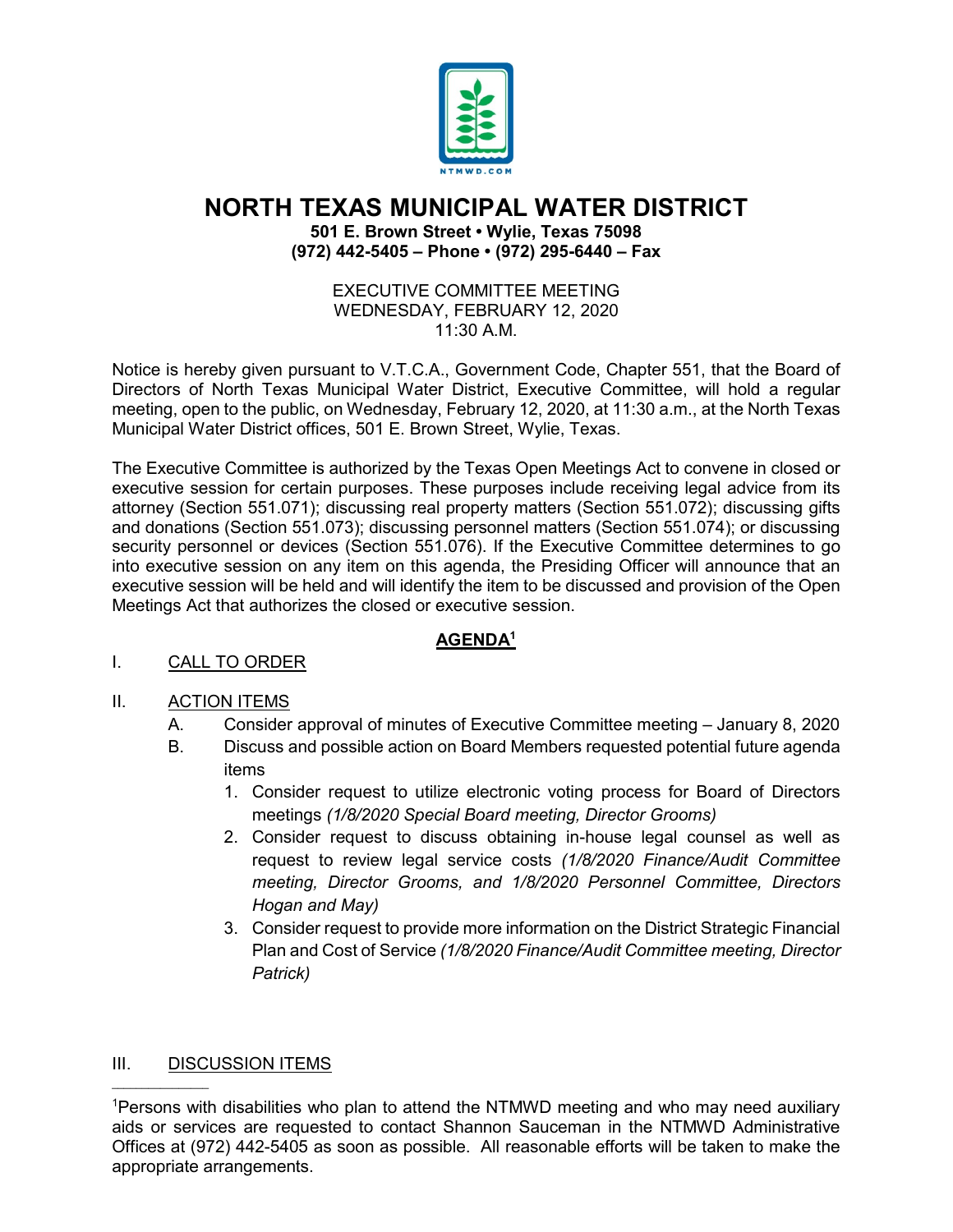- A. Chairman/Executive Director's Status Report concerning legislation and regulatory matters, budgets, current projects and ongoing programs of the District including the Regional Water System, Regional Wastewater System, Regional Solid Waste System, Watershed Protection, and Water Conservation
- B. Agendas for February 2020 Regular Board meeting and Committee meetings
	- 1. Regular Board meeting
	- 2. Policy Committee meeting
	- 3. Finance/Audit Committee meeting
	- 4. Water Committee meeting
	- 5. Wastewater Committee meeting
- C. Discuss 2020 Planning Work Sessions
- D. Discuss utilizing Board room technology
- E. Operations and Maintenance update
	- 1. Water System update
	- 2. Wastewater System update
	- 3. Solid Waste System update
	- 4. Maintenance update
- F. Personnel update
	- 1. Discuss plan for filling interim vacancies on Executive Team
	- 2. Discuss legal services and in-house counsel
	- 3. Discuss direct reports and possible restructuring to maximize efficiency and performance of Senior Executive team
- G. Finance/Budget update
- H. District Policy update
- I. Legislative update
- J. Engineering update
- K. Update on Bois d'Arc Lake project
	- 1. Construction update
	- 2. Bois d'Arc Lake land acquisition program
- L. Discuss status of Member City contract matters including:
	- 1. *Petitions of the Cities of Garland, Mesquite, Plano and Richardson Appealing Wholesale Water Rates Implemented by North Texas Municipal Water District,* Docket Nos. 46662, 47863, 49043, and 50382 before the Public Utility Commission of Texas
	- 2. Facilitation with Member Cities regarding alternate cost methodologies to the Amendatory Water Supply Contract
- M. Update on litigation involving North Texas Municipal Water District/advice from legal counsel, including: